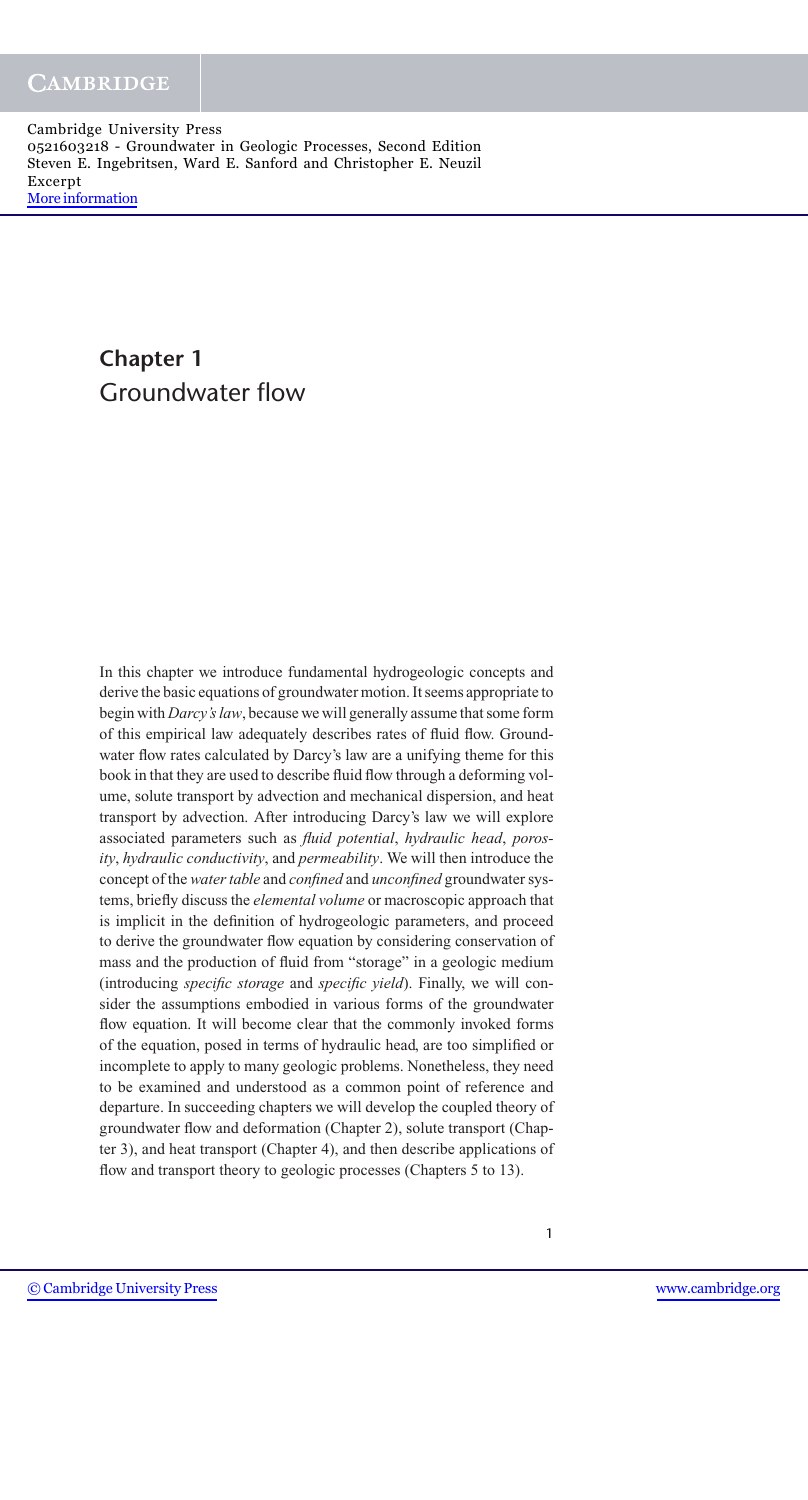# **CAMBRIDGE**

Cambridge University Press 0521603218 - Groundwater in Geologic Processes, Second Edition Steven E. Ingebritsen, Ward E. Sanford and Christopher E. Neuzil Excerpt [More information](http://www.cambridge.org/0521603218)

2 Groundwater flow





### **1.1 Darcy's law**

In 1856 the French engineer Henry Darcy published the results of a set of experiments aimed at developing design parameters for sand water filters. The experimental apparatus, shown schematically as Figure 1.1, allowed him to vary the length (*L*) and cross-sectional area (*A*) of a sandpacked column and also the elevations of constant-level water reservoirs connected to the upper  $(h_1)$  and lower  $(h_2)$  boundaries of the column. Under steady flow conditions, the volumetric flow rate  $(V_w/t)$  through the column (*Q*) was positively correlated with *A* and  $(h_1 - h_2)$  and inversely correlated with *L*. By introducing a constant of proportionality *K*, Darcy's experimental results can be summarized as

$$
Q = \frac{KA(h_1 - h_2)}{L}.
$$
 (1.1)

We arrive at what has become known as *Darcy's law* by dividing both sides by *A*, writing  $(h_1 - h_2)/L$  in differential form by defining  $(h_1 - h_2)/L$  $h_2$ )  $\rightarrow$  dh and  $L = (L_1 - L_2) \rightarrow dL$ , and introducing a minus sign to indicate that flow is in the direction of decreasing *h*, so that

$$
q = -K\left(\frac{\mathrm{d}h}{\mathrm{d}L}\right),\tag{1.2}
$$

where *q* denotes the volumetric flow rate per unit area and has units of L/t  $(V_w/t/L^2 = L^3/t/L^2 = L/t)$ . The constant of proportionality *K*, named *hydraulic conductivity*, must also have dimensions of L/t, because the hydraulic gradient d*h*/d*L* is dimensionless.

Both theoretical considerations (Hubbert, 1940, 1956a) and laboratory experiments with a variety of fluids later revealed that *K* expresses a combination of fluid and solid properties. The flow rate is actually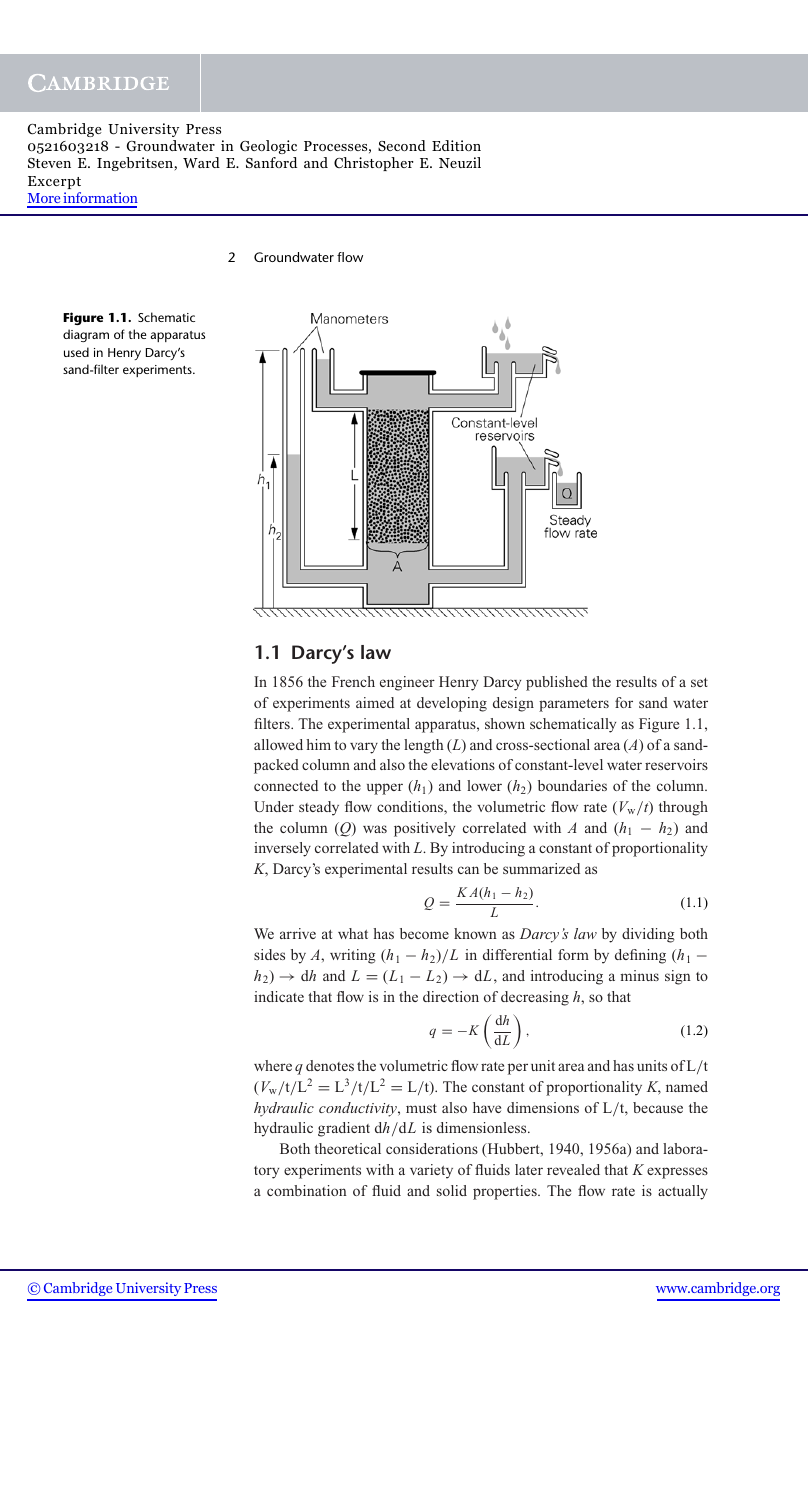**CAMBRIDGE** 

Cambridge University Press 0521603218 - Groundwater in Geologic Processes, Second Edition Steven E. Ingebritsen, Ward E. Sanford and Christopher E. Neuzil Excerpt [More information](http://www.cambridge.org/0521603218)

1.1 Darcy's law 3

proportional to the specific weight of the fluid,  $\rho_f g$ , inversely proportional to the dynamic viscosity of the fluid,  $\mu_f$ , and proportional to a property of the solid medium, *k*, which is called *intrinsic permeability*. Thus

$$
K = \frac{k\rho_{\rm f}g}{\mu_{\rm f}},\tag{1.3}
$$

where  $k$  has units of  $L^2$ . Experiments with sand or glass beads of uniform diameter *d*<sup>m</sup> further revealed that, for granular porous media, *q*, *K*, and *k* are proportional to  $d_{\text{m}}^2$ .

In hydrogeologic practice, the volumetric flow rate per unit area, *q*, is often termed the *specific discharge* or *Darcy velocity*. In this book we will sometimes use the term *specific discharge* but will also use the term *volume flux* to refer to *q*. The latter term is more physically descriptive, and a quantity so-named is logically multiplied by a fluid density or solute concentration to arrive at a mass flux.

Despite the velocity-like units,  $q$  is not an actual fluid velocity, because the fluid is flowing only through void (pore) spaces, not through the total cross-sectional area *A*. An estimate of the actual fluid velocity is obtained by dividing *q* by that fraction of the total area or volume that is composed of connected void space, that is,

$$
v = \frac{q}{\left(\frac{V_v}{V_t}\right)} = \frac{q}{n_e},\tag{1.4}
$$

where v is called the *average linear velocity* or *seepage velocity*,  $V_v$  is the volume of connected void space,  $V_t$  is the total volume, and the ratio  $V_v/V_t$  defines the *effective porosity*,  $n_e$ . The average linear velocity is an estimate of the mean of the pore-scale fluid velocity. It represents, for example, the mean velocity at which a conservative (nonreacting) solute would move through Darcy's experimental column (Figure 1.1). In Darcy's experiments,  $n_e = 0.38$  (Darcy, 1856), so  $v = 2.6q$ .

Darcy's law in the form of Eq. (1.1) or (1.2) is a simple *linear transport law*, completely analogous to the expressions that describe conduction of heat and electricity or the diffusion of a solute. For example, an analogous form of Fourier's law for conductive heat flow is

$$
Q_{\rm h} = -K_{\rm m}A\left(\frac{\mathrm{d}T}{\mathrm{d}L}\right),\tag{1.5}
$$

where  $Q_h$  is heat flow,  $K_m$  is thermal conductivity, and  $d/dL$  denotes the temperature gradient. Similarly, Ohm's law for conduction of electrical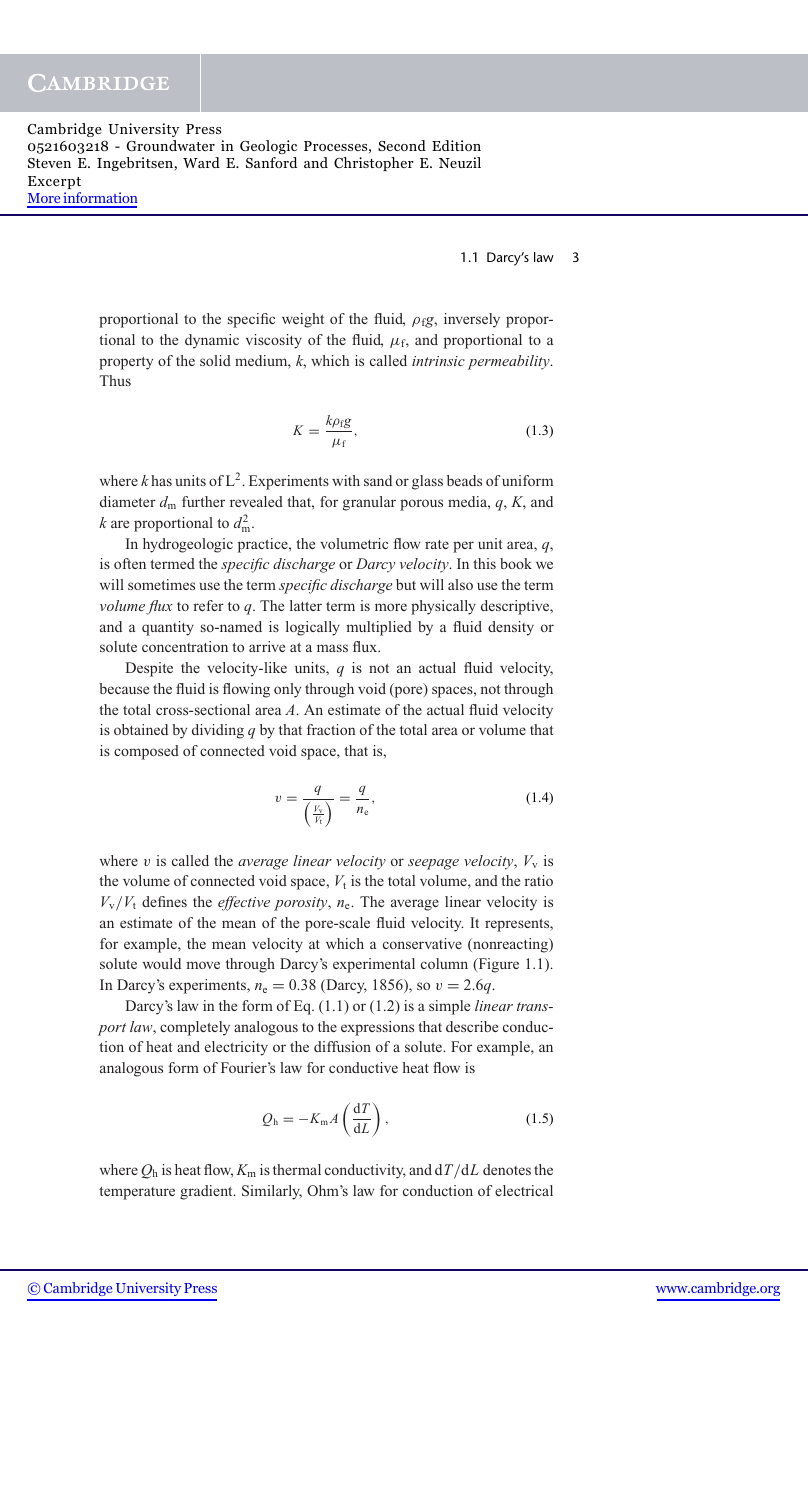**Groundwater flow** 

current can be written

$$
i = -K_e A \left(\frac{\mathrm{d}V}{\mathrm{d}L}\right),\tag{1.6}
$$

where  $i$  is electrical current,  $K_e$  is electrical conductivity (the reciprocal of resistivity), and *V* is (temporarily) redefined here as voltage. Fick's first law of diffusion (Eq. 3.1) has the same form, relating the diffusive flux of a solute to its concentration gradient through a constant of proportionality.

Combining these linear transport laws with *continuity equations*that express mass or energy conservation results in *diffusion equations* that describe the transient flow of groundwater, heat via conduction, electricity, and solute via diffusion. In Section 1.5 we use this approach to derive the diffusion equation for groundwater flow. The full-fledged diffusion equations for electricity and conductive heat flow are not particularly relevant to the purposes of this chapter. However, those readers with some background in electrical or heat-flow theory should recognize and benefit from the analogy. Furthermore, one should be aware that many analytical solutions to diffusion-type equations are available in the heatflow literature, as are many solutions to *advection–diffusion equations* similar to those that describe the coupled processes of groundwater flow and solute or heat transport (e.g., Carslaw and Jaeger, 1959; see Chapters 3 and 4 for solute and heat transport, respectively). With an appropriate substitution of parameters, the solutions in the heat-flow literature can be directly applied to groundwater flow and transport problems.

We regard Darcy's law as fundamentally empirical, although it may be arrived at by averaging more fundamental equations of fluid motion known as the *Navier–Stokes equations* over a representative volume of porous medium, assuming laminar, steady flow or negligible inertial terms, and making a few other assumptions (e.g., Hubbert, 1956a).

#### 1.1.1 The limits of Darcy's law

Darcy's law has been tested empirically over a fairly wide range of conditions. Experimental results indicate that it fails at sufficiently high volume fluxes. Above certain threshold flow rates, the relationship between *q* and d*h*/d*L* becomes nonlinear and significant amounts of energy are lost to turbulence. As a result, Darcy's law overpredicts the flow rate associated with a given value of d*h*/d*L*. Such flow rates are exceedingly rare in the subsurface but can occur very near to a wellbore or in areas of cavernous porosity, such as occur in carbonate rocks and lava flows.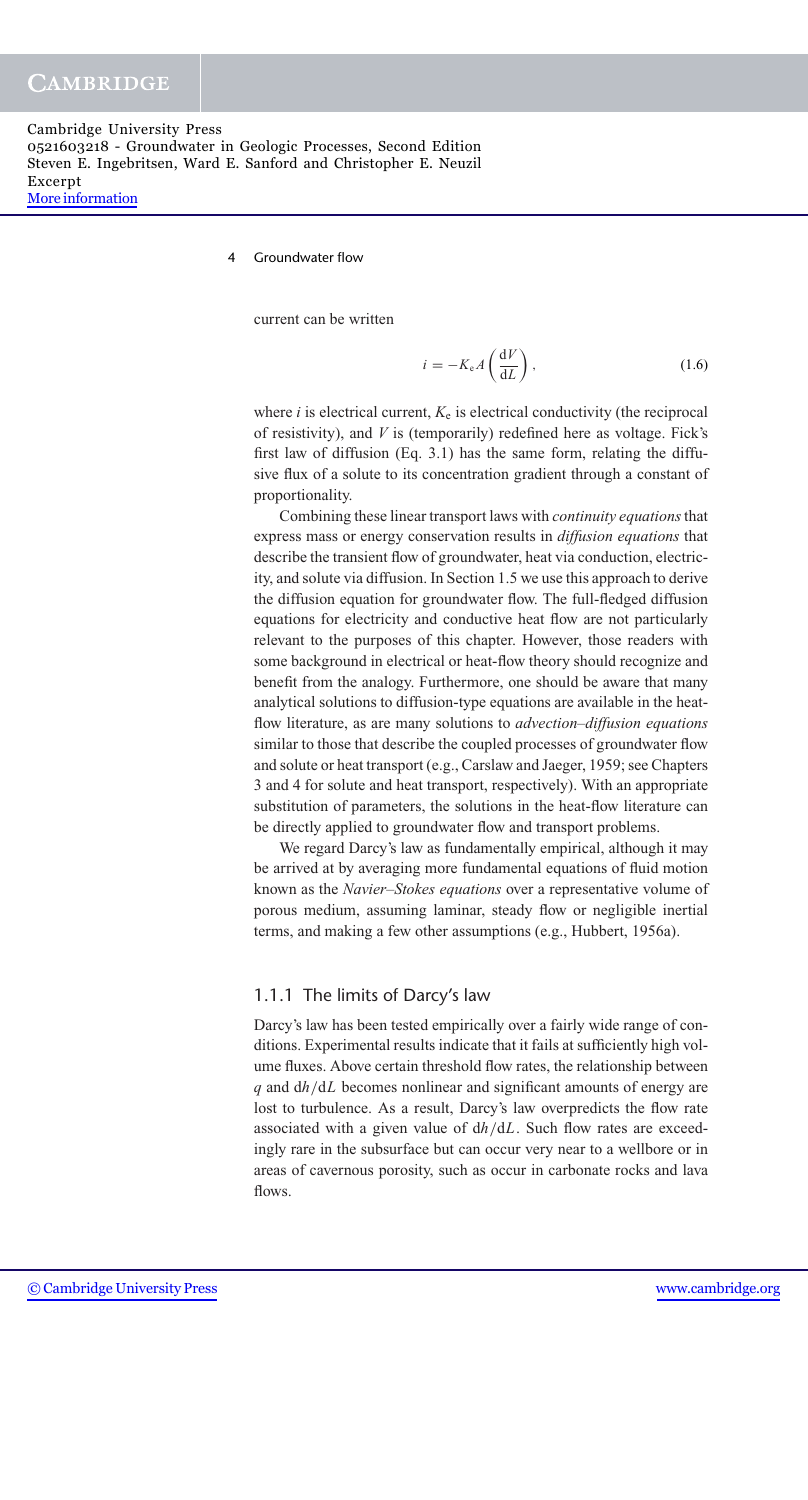1.1 Darcy's law 5

The upper limit for application of Darcy's law is usually estimated on the basis of the dimensionless *Reynolds' number*. The Reynolds' number parameterizes the relative strengths of inertial and viscous forces and was first defined in a landmark paper on the transition from smooth, laminar flow to turbulent flow in cylindrical pipes (Reynolds, 1883). It can be written  $Re = \rho_f q L / \mu_f$ , where  $\rho_f$  is fluid density, *q* is the volume flux,  $\mu_f$  is the dynamic viscosity of the fluid, and *L* is some characteristic length. In granular porous media, *L* is commonly related to the grain-size distribution (although it is also sometimes taken as  $k^{1/2}$  (Ward, 1964), where  $k$  is the intrinsic permeability), and the transition to non-Darcian (nonlinear) flow appears to take place at *Re* ∼ 5 (Bear, 1979; Freeze and Cherry, 1979). In fractured media the transition to non-Darcian flow can be estimated in the context of a parallel-plate model of fracture porosity  $(k \sim Nb^3/12$ , where *N* is the fracture spacing; Snow, 1968). In this approach, *b* would be taken as the fracture aperture, *q* is replaced by v, the average linear velocity through the fractures, and the critical *Re* value is about 1000 (Vennard and Street, 1975). Applying the porousmedium approach, evaluating  $\rho_w (1000 \text{ kg/m}^3)$  and  $\mu_w (1.1 \times 10^{-3} \text{ Pa-s})$ for liquid water at 15 °C, and taking  $d_m$  as the median grain size  $(d_{50})$ of a coarse sand (0.001 m), we find that Darcy's law would begin to overpredict flow rates for *q* >  $\sim$ 6 × 10<sup>-3</sup> m/s or  $\sim$ 2 × 10<sup>5</sup> m/yr. *(Note: Throughout this book, when we are discussing a particular fluid we use subscripts such as w, s, o to refer to specific fluids such as liquid water, steam, or oil. We use the subscript f in reference to generic fluids or fluid mixtures.)*

Although Darcy's law fails at high flow rates, a low flow rate or low permeability limit has not been demonstrated. Apparent departures from a linear relation between a hydraulic gradient d*h*/d*L* and the volume flux  $q$  (Eq. 1.2) were reported in the literature as early as 1899, mainly from experiments under low-gradient (e.g., King, 1899) and/or low-permeability conditions. Many of these experiments have since been shown to have been flawed or incorrectly interpreted (e.g., Olsen, 1965; Neuzil, 1986). However, nearly all experiments with intrinsic permeabilities less than about 10−<sup>15</sup> m2 have imposed very large values of d*h*/d*L* (Neuzil, 1986), rather than values representative of *in situ* conditions  $(dh/dL)$  generally  $\leq$ 1), because experiments with *in situ* gradients are impractically slow. Thus it is still reasonable to speculate that Darcy's law might not strictly apply in extremely low permeability environments. In most geologic media, low permeability is associated with extremely small pore and fracture openings, such that a large fraction of the pore water occurs in close proximity to hydrophilic solid surfaces. There are significant variations in some water properties with distance from solid surfaces (e.g., Mitchell, 1993); for example, there is a more rigid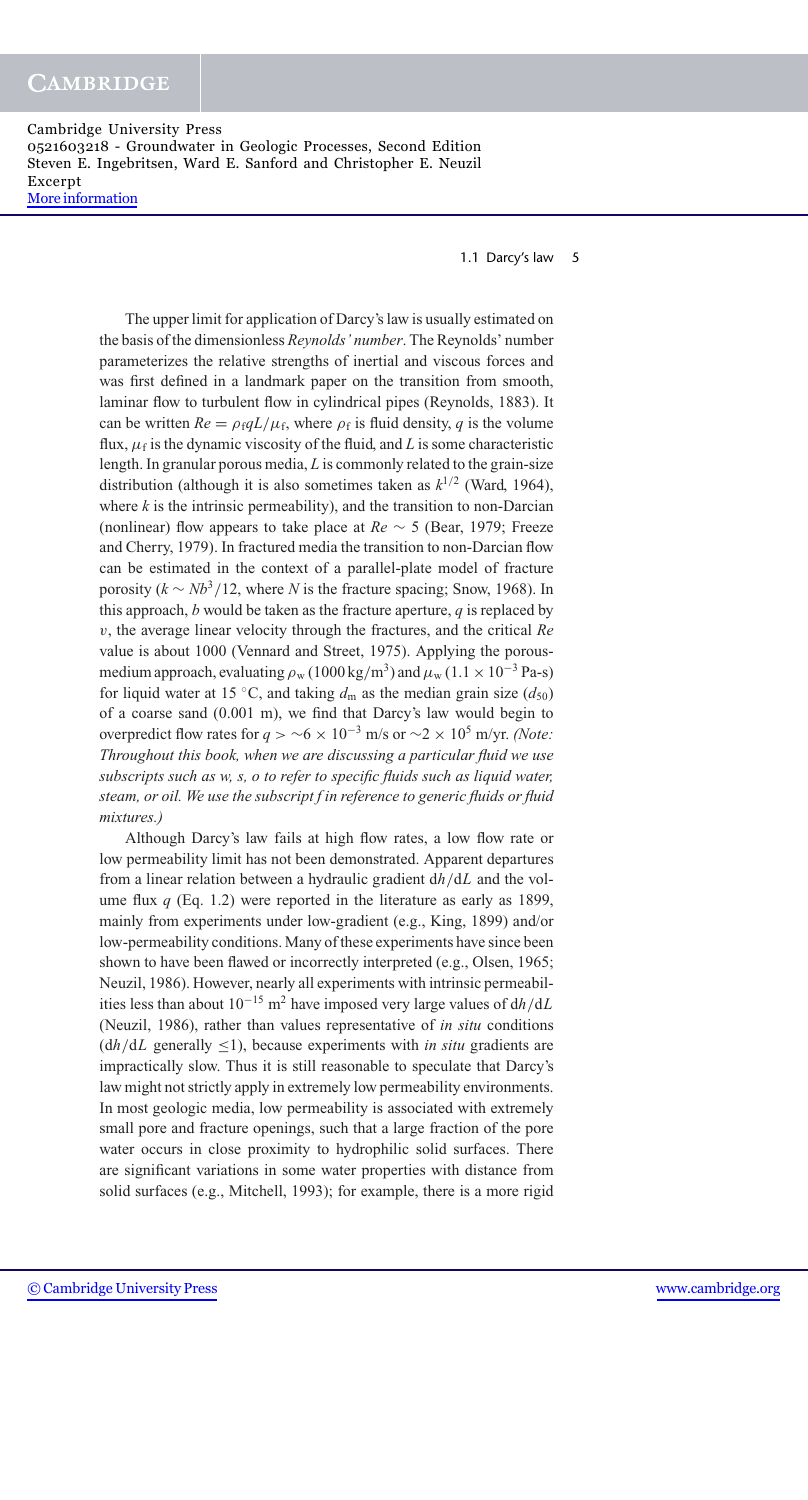#### 6 Groundwater flow

short-range order or "structure" among the water molecules nearer to a solid. If the narrowest connected openings are dominated by such "structured" water, there might be a finite threshold value of d*h*/d*L* below which Darcy's law does not apply (that is,  $q = 0$  for some finite range of  $dh/dL > 0$ , or *q* does not vary linearly with  $dh/dL$ ).

### 1.1.2 Driving forces for groundwater flow

In hydrogeologic practice the driving force for groundwater flow is generally expressed in terms of a parameter called *hydraulic head* or simply *head*. This is the same quantity indicated by  $h_1$  and  $h_2$  in the schematic of Henry Darcy's laboratory apparatus (Figure 1.1). The nature of hydraulic head was clarified by Hubbert (1940), who derived it from basic physical principles after stating with some asperity that "to adopt [head] empirically without further investigation would be like reading the length of the mercury column of a thermometer without knowing that temperature was the physical quantity being indicated."

Intuitively, one might tend to think of groundwater as flowing from areas of high pressure to areas of low pressure. This idea is readily debunked by consideration of the pressure distribution in a static column of water ( $P = \rho g d$ , where *d* is the depth below the water surface) or, alternatively, by simple experiments such as the one diagramed in Figure 1.2a, where flow is from  $P = 0$  at point A to  $P > 0$  at point B to  $P = 0$  at point C. As Hubbert (1940) demonstrated, groundwater flow is actually from areas of high energy to areas of low energy.

Two fundamental forms of energy are of interest in this context: *kinetic energy* (KE) and *potential energy* (PE). Kinetic energy is associated with motion, and the kinetic energy of a unit volume of liquid water is given by  $\rho_w v^2 / 2g$ . Many readers will recognize that this quantity is very similar to the *velocity head* term of *Bernoulli's equation*. In a typical groundwater environment the kinetic energy is negligibly small relative to the total potential energy (KE is typically at least a factor of  $10^{10}$  less than PE) and can be neglected.

Potential energy is associated with the work required to move from one place to another in a conservative force field, that is, a field in which the work done in moving from point A to point B does not depend on the path taken. In a groundwater context the most important conservative force fields are gravity and pressure. The *gravitational potential energy* of a unit volume of liquid water is  $\rho_{\rm w}$ gz, where *z* is its height above an arbitrary datum and ρw*g* is its *specific weight*. The *pressure potential energy* per unit volume is simply the pressure *P*, a force per unit area. For a fluid with variable density ( $\rho_f$  not a constant), flow is proportional to the gradient in the quantity  $(P + \rho_f g z)$  (see Sections 3.3 and 4.1.3).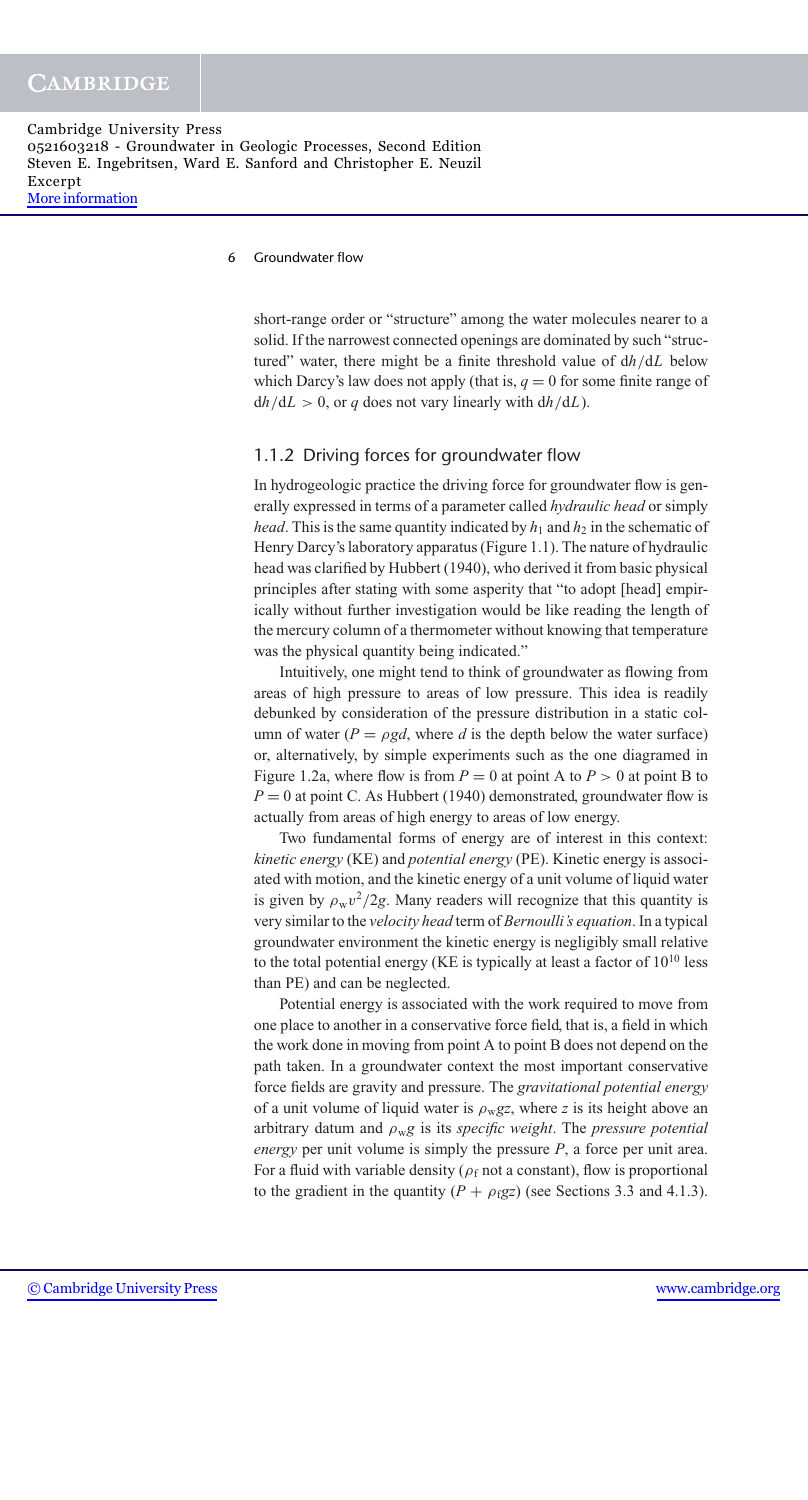## **CAMBRIDGE**

Cambridge University Press 0521603218 - Groundwater in Geologic Processes, Second Edition Steven E. Ingebritsen, Ward E. Sanford and Christopher E. Neuzil Excerpt [More information](http://www.cambridge.org/0521603218)

1.1 Darcy's law 7



 $h_A = h_B \equiv$  Hydrostatic conditions in wellbore

**Figure 1.2.** (a) A simple experiment demonstrating that groundwater does not necessarily flow from areas of high pressure to areas of low pressure. Water is added at a steady rate to an open-ended sand-filled column partly embedded in a sand-filled tray. Flow is from point A ( $P =$  atmospheric = 0) to point B ( $P > 0$ ) to point C ( $P = 0$ ). (b) Components of hydraulic head ( $h = P/\rho_f g + z$ ) illustrated with reference to a *piezometer*, a tube that is open to the atmosphere at the top and to groundwater flow at the bottom. The pressure datum ( $P = 0$ ) is taken as atmospheric pressure, and the bottom of the tube is the reference elevation datum where  $z = 0$ . At point A, then,  $h_A = 0 + z = z$ . The pressure at point B is determined by the weight of the overlying column of water,  $\rho_w g z$ , so that  $h_B =$  $\rho_w$ *gz*/ $\rho_w$ *g* + 0 = *z*. The relation  $h_A = h_B = z$  defines *hydrostatic* (nonflowing) conditions within the piezometer tube.

For an *incompressible fluid* ( $\rho_f$  constant), or one that is nearly so, one can divide through by the specific weight to obtain the quantity  $(P/\rho_f g + z)$ , which defines the *hydraulic head h*. Both the *pressure head* ( $P/\rho_f$ *g*) and the *elevation head* (*z*) have units of length, and the total hydraulic head *h* can be equated to the water level observed in a manometer (Figure 1.1)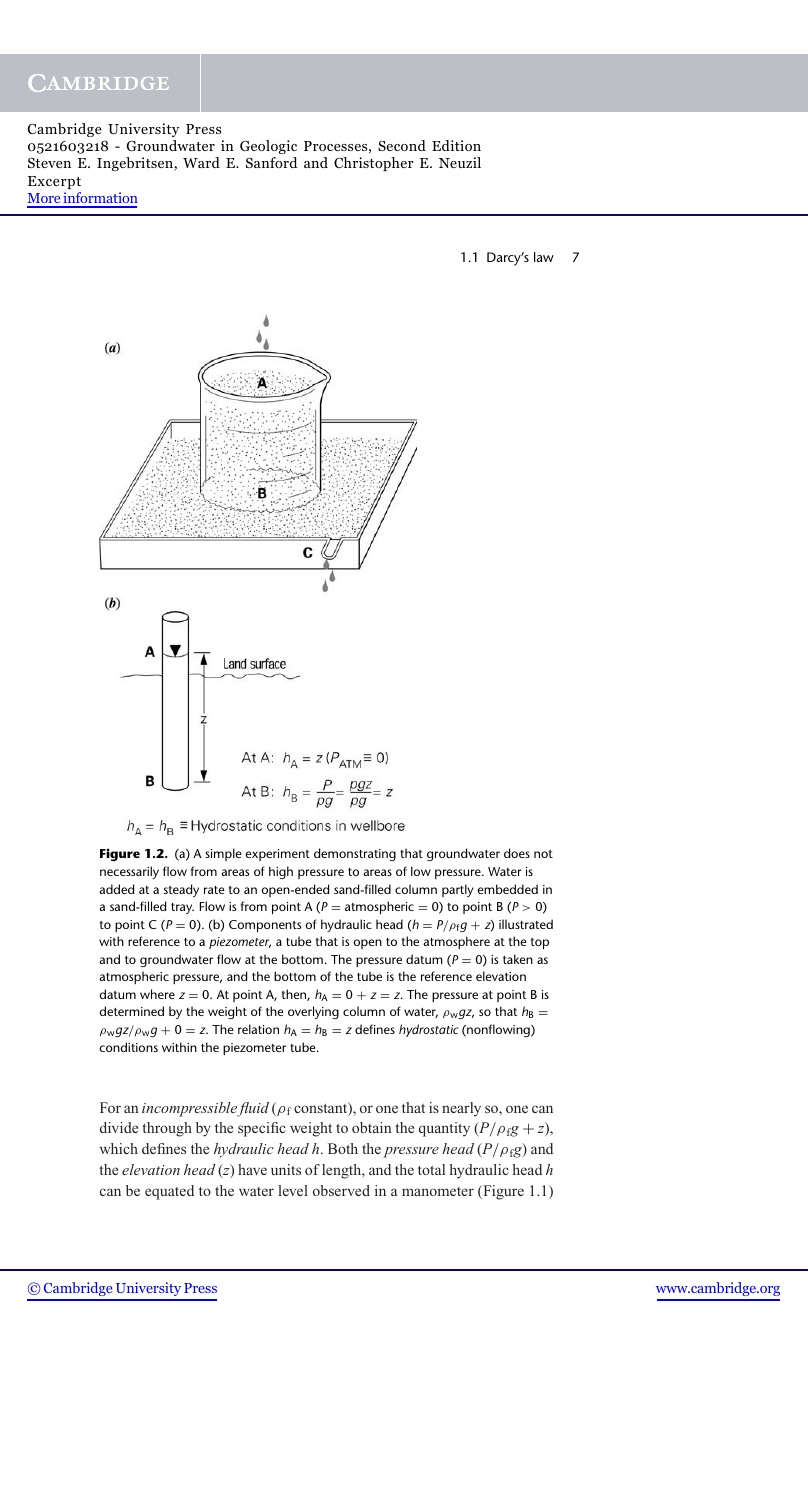#### 8 Groundwater flow

#### Table 1.1 *Direct and coupled flow phenomena*

Direct flow phenomena appear on the main diagonal and coupled flow phenomena appear in the off-diagonal positions*a*.

| Flow   | Gradient                            |                                       |                   |                       |
|--------|-------------------------------------|---------------------------------------|-------------------|-----------------------|
|        | Hydraulic head                      | Chemical concentration                | Temperature       | Electrical            |
| Fluid  | Darcian flow ( <i>Darcy's law</i> ) | chemical osmosis                      | thermoosmosis     | electroosmosis        |
| Solute | ultrafiltration                     | diffusion ( <i>Fick's first law</i> ) | thermal diffusion | electrophoresis       |
|        |                                     |                                       | (Soret effect)    |                       |
| Heat   | isothermal heat transfer            | Dufour effect                         | heat conduction   | Peltier effect        |
|        |                                     |                                       | (Fourier's law)   |                       |
| Charge | streaming current (Rouss)           | diffusion and membrane                | thermoelectricity | electrical conduction |
|        | effect)                             | potential                             | (Seebeck effect)  | (Ohm's law)           |

*<sup>a</sup>* After Mitchell (1993) and Bader and Kooi (2005).

or well (Figure 1.2b). (See also Problem 1.1.) In this case the driving force for groundwater flow is the head gradient.

Linear flow laws such as Darcy's law describe what are termed *direct flow phenomena* (Mitchell, 1993), in which the driving force and flow are of like types (head gradients and volume flux, concentration gradients and solute flux, temperature gradients and heat flux). Often, simultaneous flows of different types occur when only one driving force is acting, for example fluxes of solutes and heat via fluid volume flux driven by gradients in hydraulic head. However, it is important to note that these are distinct from *coupled flow phenomena* in which gradients of one type (e.g., concentration gradients) cause flows of another type (e.g., fluid flow). Some direct and coupled flow phenomena are summarized in Table 1.1, where direct flow phenomena appear on the main diagonal and coupled flow phenomena appear in the off-diagonal positions.

Quantitative description of coupled flow phenomena typically is problematic. There is limited information about the values of offdiagonal coupling coefficients and it is difficult to design experiments to characterize them. Nevertheless, certain couplings have been demonstrated to be significant. *Streaming currents* (Table 1.1) are of interest because the rapid flow of electrolyte-bearing groundwater generates electrical anomalies that can reveal patterns of subsurface flow (e.g. Revil and others, 1997). *Electroosmosis* (Table 1.1) has been used to dewater fine-grained materials in engineering projects. The coupled flow of greatest interest in geologic systems, however, is *chemical osmosis*.

Chemical osmosis is water flow driven by yet another kind of potential energy, in this case differences in *chemical potential* (e.g. Robinson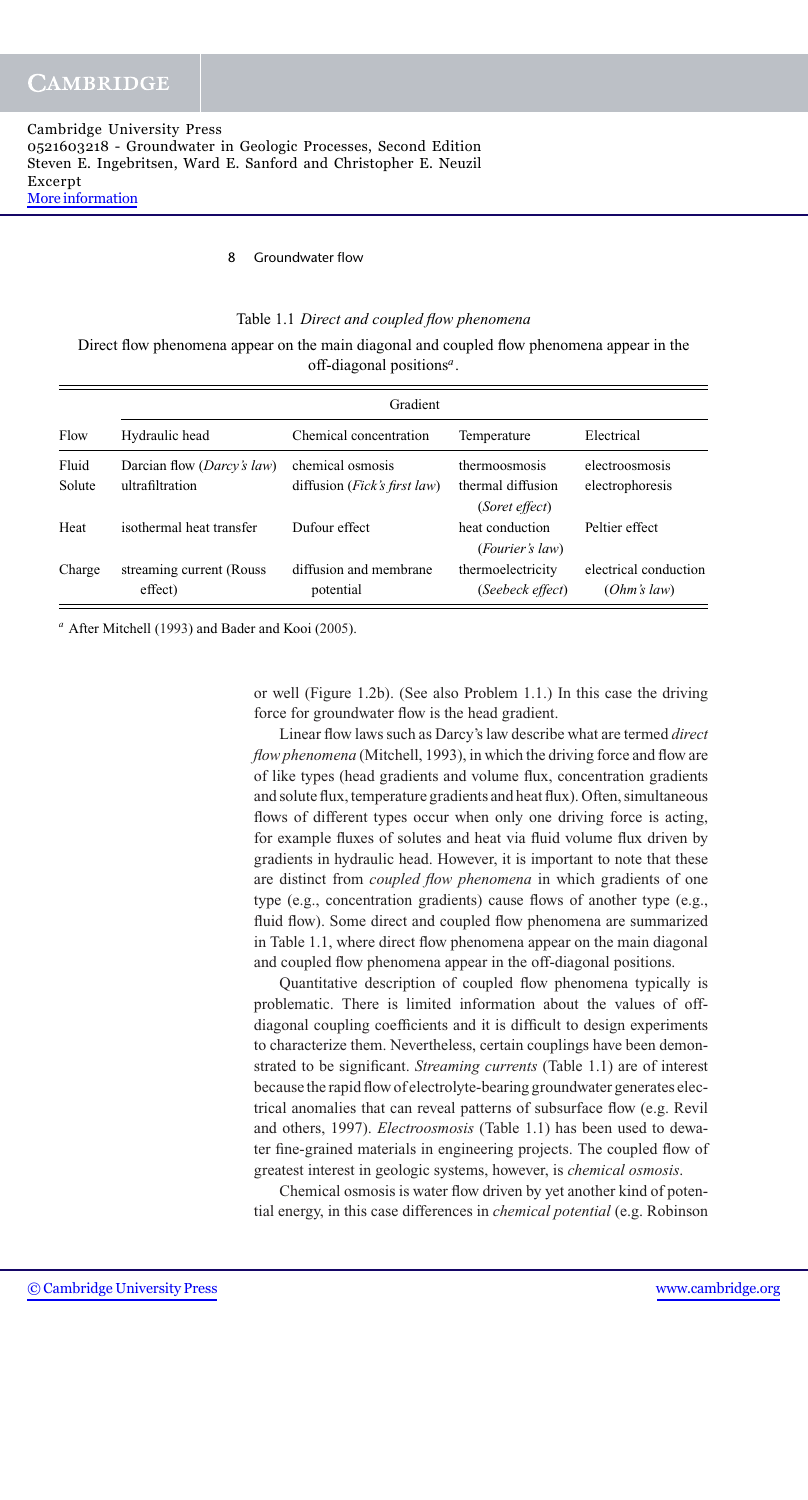1.1 Darcy's law 9

and Stokes, 2002) resulting from differences in solute concentration. It occurs in materials that behave as *semi-permeable membranes*, or media that impede the movement of solutes relative to water (see Section 3.6). Clays and clayey geologic materials often have such properties and evidence suggests that highly compacted claystones and shales can be very efficient membranes. Chemical osmosis occurs when the difference in chemical potential between high and low concentration solutions drives water toward the high concentration. The concentration difference also tends to drive solute toward the low concentration by diffusion, but the movement of solute is inhibited by the membrane. The resulting disparity causes a net movement of water toward the region of high concentration until the pressure there increases sufficiently to balance the difference in chemical potential. The resulting pressure excess is called *osmotic pressure* or, more properly, *osmotically induced pressure*. Strictly speaking, osmotic pressure is a property of a solution and equals the pressure difference that would be achieved with a *perfect membrane* that allows no solute movement at all, but the term has come to be used for any pressure change due to osmosis.

Chemical osmosis is described using an extended version of Darcy's law, namely

$$
q = -K\left(\frac{\mathrm{d}h}{\mathrm{d}L}\right) + \sigma K\left(\frac{\mathrm{d}\pi_h}{\mathrm{d}L}\right) \tag{1.7}
$$

(e.g. Bresler, 1973), where σ is the *membrane efficiency* or *reflection coefficient* and  $\pi_h$  is osmotic head, or the solution's osmotic pressure divided by  $\rho_{\rm w}g$ . Membrane efficiency takes values between 0 for no membrane effects and 1 for a perfect membrane.

The role and significance of chemical osmosis in natural groundwater systems has been debated for decades without a clear consensus arising. Membrane properties in clays and shales have been demonstrated by numerous laboratory studies (e.g. Kemper, 1961; Young and Low, 1965; Keijzer, 2000; Cey and others, 2001). However, few examples of chemical osmosis have been found in the subsurface, and most are ambiguous. Perhaps the most convincing was discovered in the Dunbarton basin of South Carolina and Georgia, where hydraulic heads approximately 130 m above hydrostatic are correlated with pore-fluid salinities of 12 000 to 19 000 mg/liter (Marine and Fritz, 1981). More recently, a nine-year *in situ* experiment in the Cretaceous Pierre Shale (South Dakota, USA) suggested the shale was capable of generating osmotic-pressure anomalies as large as 20 MPa which could persist for tens of millions of years (Neuzil, 2000). Chemical osmosis is of interest if it can achieve such pressures and, for example, affect crustal deformation (Chapters 2 and 9). Osmotic pressures could also masquerade as pressures maintained by active geologic forcing (Section 5.2.1), erroneously indicating ongoing